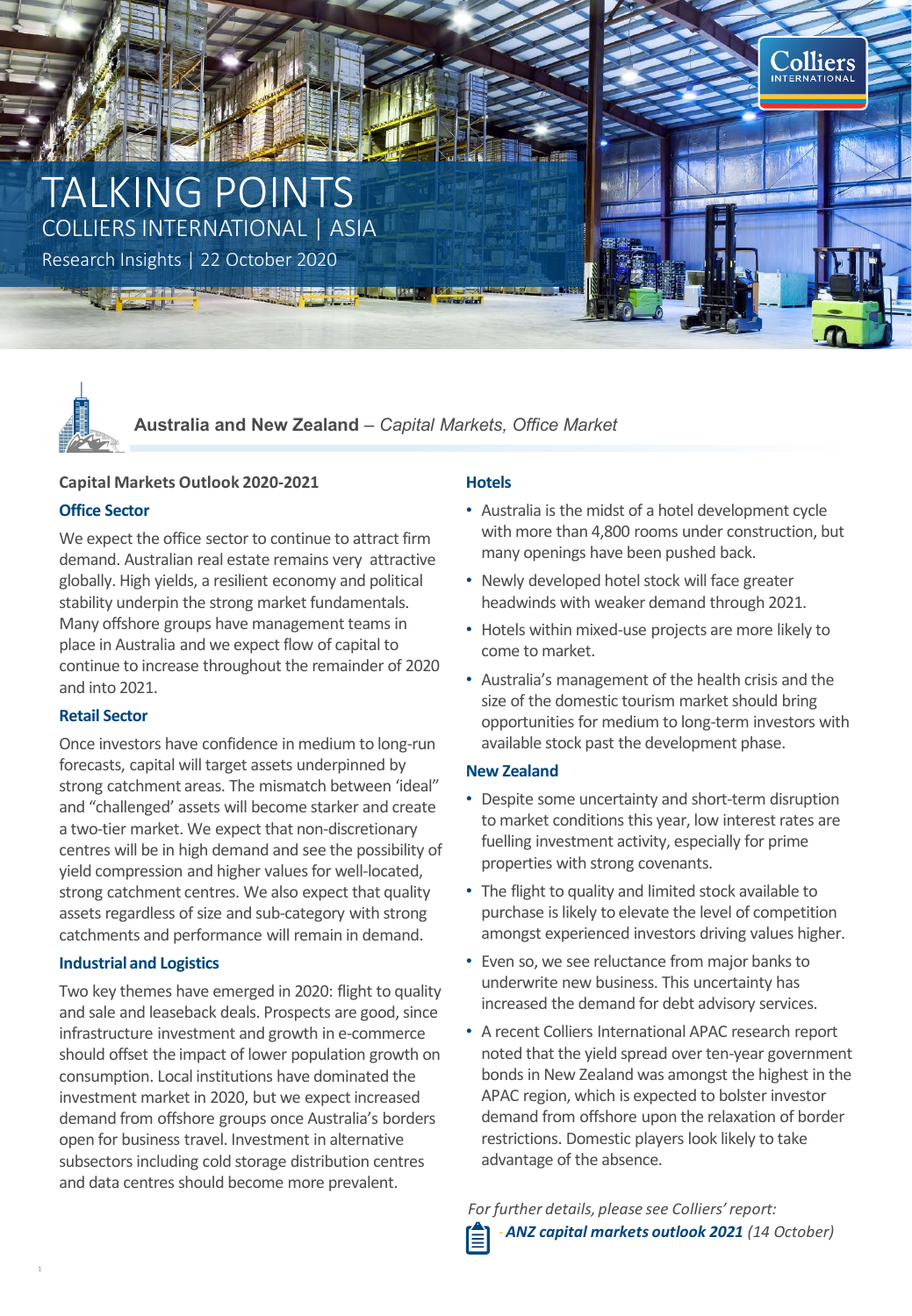#### **Flexspace set to expand fast in metro office markets**

One area of focus for Australian tenants and landlords is likely to be flexspace. Within Sydney alone, as of Q3 2020 there are 184 centres covering 274,900 sq metres across the CBD and metro areas. However, by net lettable area, 72% of flexspace is located in the CBD. Looking ahead, many occupiers must accept that staff may wish to continue working partly at home, or outside CBDs. According to a recent survey by Morgan Stanley, 76% of Australians would like to work from home in future, including 46% who wish to do so every day. Figures for Asian and global cities are much lower. While working from home offers greater flexibility, we believe a physical presence in the office is essential to facilitate collaboration and transmission of corporate culture. It therefore seems likely a hybrid model will emerge, with suburban flexspace playing a key role. We expect a centralised office to be kept as the hub for collaboration, training and meetings. A flexspace membership model may then be adopted, allowing staff to work from in flexspace if they do not need to come into the CBD, but cannot easily work from home. For this model to work, flexspace will need to expand fast through suburban markets. For now, no flexspace operator has enough scale in metro markets to give occupiers confidence. This is why it is likely that in 2021 and beyond, flexspace operators will aggressively pursue lease opportunities in metro office markets.

*For further details, please see Colliers' report:* ‐*Metro office second half 2020 (6 October)*



**Singapore** *– Office & Investment*

#### **Office**

CBD Grade A rents accelerated their decline to 2.3% QOQ in Q3 2020 to SGD9.77 (USD7.14) per sq foot. This brings YTD decline to 3.4%\*. We expect further rental correction in Q4 2020, as leasing demand continues to shrink with the global slowdown.

Net absorption turned negative as certain sectors hit hard by the pandemic had to return space.

Consequently, CBD Grade A vacancy increased 0.3pp to 4.9%. Capital values declined 1.5% QOQ to SGD2,468 (USD1,803) per sq foot while deal volumes fell 36% QOQ. More tech giants are making Singapore their regional hub, boding well for sentiment.

## **Recommendations**

We recommend to rationalise space requirements and consider value options especially in CBD Grade A offices. Larger occupiers can also adopt a flex-and-core or split-office strategy.

*For further details, please see Colliers' report:*

‐*Tech occupiers remain bright spot (7 October)* Ê

## **Investment**

Singapore investment sales in Q3 jumped 78.0% QOQ, albeit still down 64.8% YOY to SGD3.99bn (USD2.92bn). 9M 2020 fell 56.5% YOY to SGD10.16bn (USD7.42bn). We see strong investor interest as more attractive assets are made available.

Commercial and residential deals made up 87% of the Q3 tally. Transactions at below-market cap rates for freehold CBD office assets suggest investors' longterm focus and confidence in the Singapore economy.

Industrial volumes continued to grow, led by logistics warehouses and data centres.

# **Recommendations**

We recommend investors focus on assets with long term growth drivers, such as logistics warehouses, high-specs business space, and CBD office buildings with income or redevelopment potential.

*For further details, please see Colliers' report:*





Colliers conducted a survey of tenants in the Beijing office market in early August 2020, visiting nearly 100 companies to assess market conditions in the wake of the COVID-19 crisis earlier this year.

Our survey results show that companies are more cautious and conservative toward office leasing options in the current environment, and companies are becoming more sensitive to price. We also found most companies care about the property's equipment and facilities when they choose the location. And most of the companies are not satisfied with the current facilities and equipment of their properties.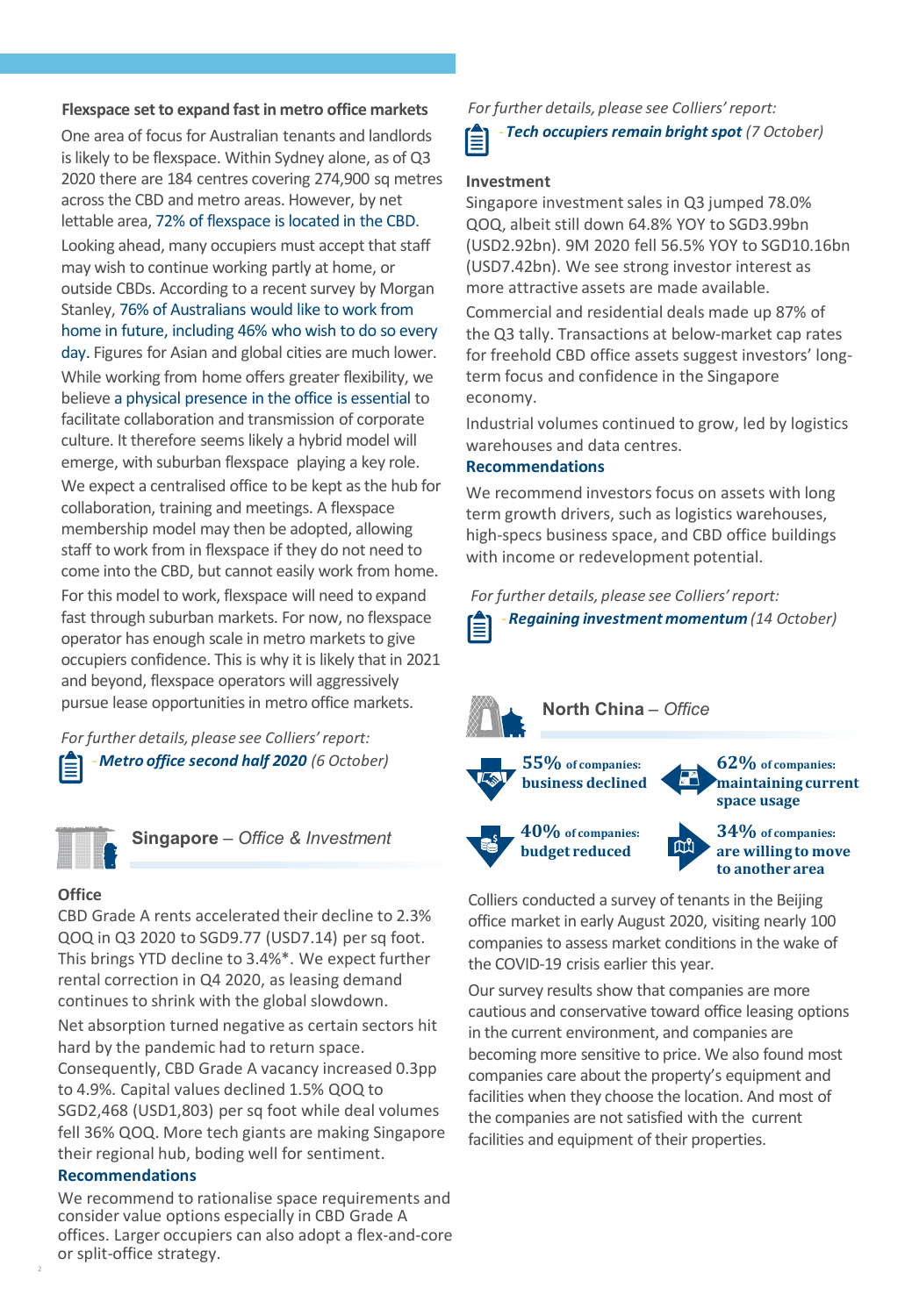## **Recommendations**

- Proactively target foreign-funded enterprises as 54% reported an interest in relocating, especially those in the CBD and Lize submarkets.
- Increase the public supporting facilities in the project such as shared meeting space and public areas.

## *For further details, please see Colliers' report:*



‐*New office demand trends post-pandemic (9 October)*



**South China** *– Office*

**Shenzhen :** The newly published Shenzhen five-year (2020-25) reform plan by the Chinese government to position Shenzhen as a "model city" should benefit office demand from the innovative technology and finance sectors<sup>1</sup>.

New supply of more than 300,000 square metres was completed, comprised of four new buildings in Qianhai. Large new supply continued to weigh on the market, leading to a rental drop of 2.9% QOQ.

The most active tenant category was professional services, accounting for 35% of total leased area in Q3.

## **Recommendations**

Landlords are advised to focus on preparing for demand growth from the financial industry and related financial services by adjusting their marketing strategies.

*For further details, please see Colliers' report:*

# ‐ *Steady increase in demand (14 October)*

. [http://www.sz.gov.cn/cn/xxgk/zfxxgj/zwdt/content/post\\_8166565.html](http://www.sz.gov.cn/cn/xxgk/zfxxgj/zwdt/content/post_8166565.html)

**Guangzhou:** We believe the Grade A office sector is entering a tenants' market, given the large supply in 2021. We recommend landlords maintain tenants by providing more flexible leasing terms and improving property maintenance.

There was no new office supply in Q3. Meanwhile, net absorption in Q3 grew by 54% QOQ to 32,400 sq metres as the economy recovers.

More investors are looking for the en-bloc office purchase opportunities in Pazhou, as over 1 million sq metres of Grade A office is planned to be completed in Pazhou in 2021.

# **Recommendations**

We recommend TMT tenants to lock in favorable terms in Pazhou, while other tenants with high-quality requirements can look for pre-leasing opportunities in PRNC.

*For further details, please see Colliers' report:*



**Korea** *- Office*

A tenants' market is likely to persist into the remainder of 2020 as landlords continue offering attractive terms and incentives to attract and retain tenants.

Tenants should use the opportunity created by increased new supply to relocate their premises on favourable terms.

## **Recommendations**

Given the tenant-friendly conditions, we recommend tenants located in the YBD take this opportunity to use a blend and extend strategy, negotiating lower rents in exchange for longer leases.

The vacancy rate rose again in Q3 2020 due to large new supply in the YBD. However, the high quality of the new supply, in part, helped push rents slightly higher. The CBD saw demand from the relocations of major headquarters.

*For further details, please see Colliers' report:*



‐*Opportunities for tenants due to YBD new supply (12 October)*



**East China** *– Office*

Q4 is traditionally the most active quarter in office leasing market. **Landlords**: We recommend landlords focus on customized incentives to attract growing sectors like technology, medical & health and online services in addition to key leasing sectors.

**Q3 2020 highlights**: Confidence picked up and QOQ demand surged. However, high supply pushed up Shanghai's overall vacancy rate and rents fell 2.7% QOQ. We foresee demand continuing to rebound in Q4 and expand substantially through 2021. However, a rising proportion of new DBD supply will continue dragging rents lower.

#### **Recommendations**

We recommend tenants take this opportunity to negotiate favorable rent packages in exchange for longer-term commitments.

*For further details, please see Colliers' report:*

‐*Demand rebounded with the recovery of Market Confidence (16 October)*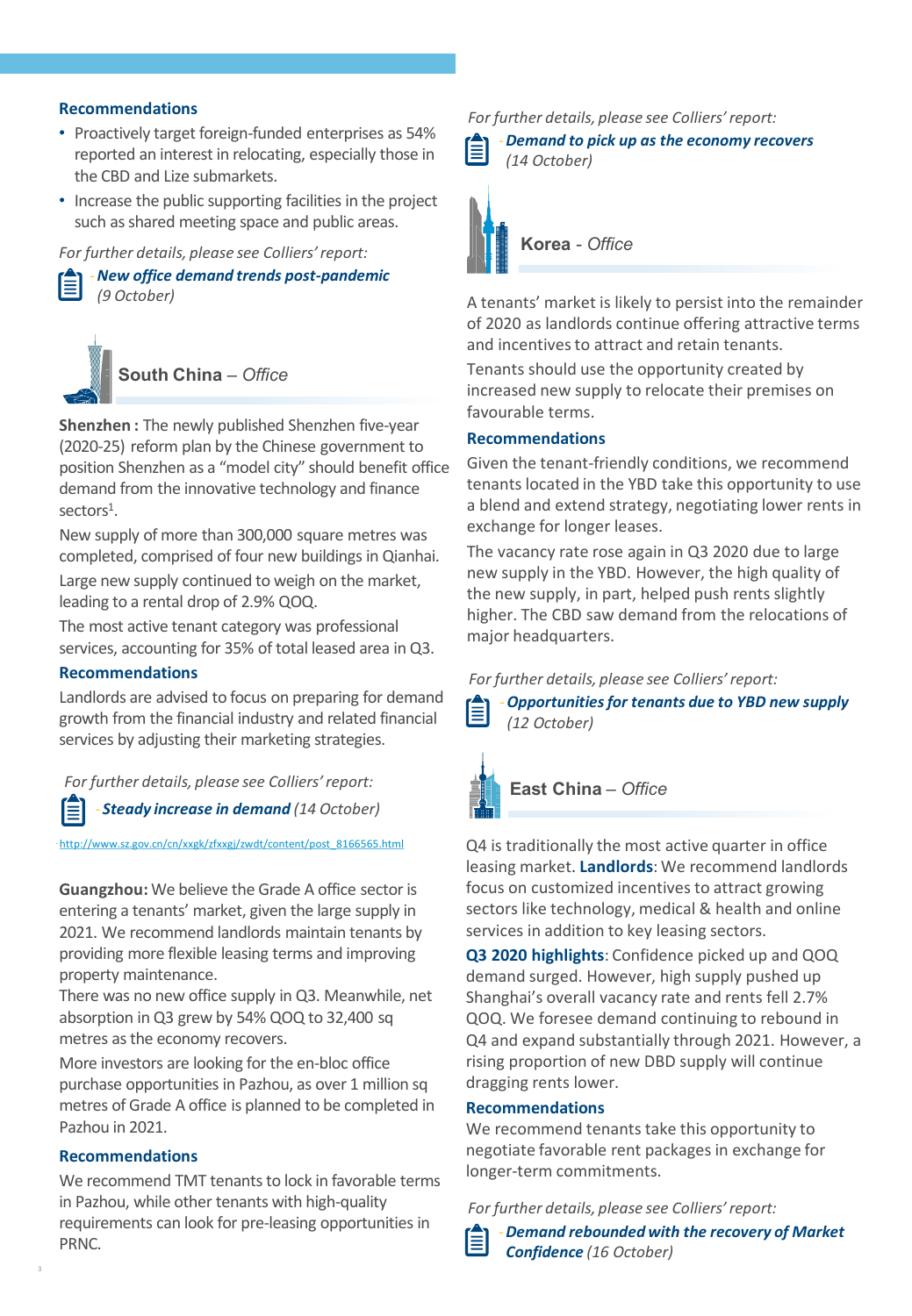

**Asia Pacific** *– Logistics*

# **Logistics is a key growth market**

Across Asia Pacific, demand for logistics space has been supported by a long-run shift from physical to online retailing. COVID-19 has driven up e-commerce volumes sharply, while expansion in the cold chain sector and new infrastructure developments should boost demand further. Most investors and developers already see logistics warehouses as a core asset class.

## **Logistics markets across APAC vary by stock, specifications and outlook**



near ports and transport hubs, while renovated cold chain warehouses will be located nearer cities for easy distribution. Occupiers and owners will find **opportunities in both types**.

*For further details, please see Colliers' report:*‐*New directions in Asia Pacific logistics (15 October)*

should be willing to **buy a portfolio of** 

**assets** to achieve scale.

4